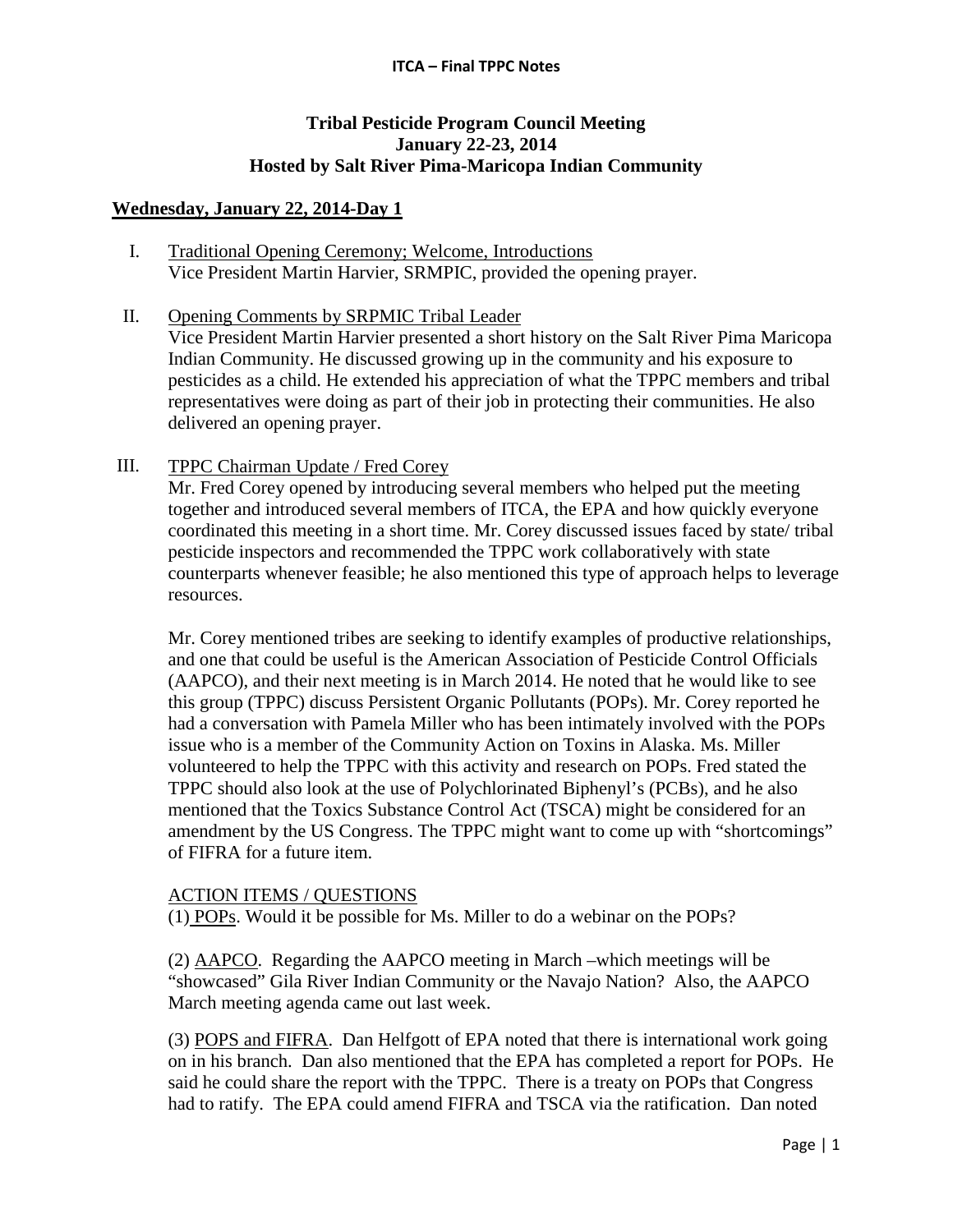that there will be opportunity for input to address the holes in FIFRA for tribes. There was an analysis study several years ago relating to FIFRA that could assist tribes. He will share all the POPs information with the TPPC. Also there was a discussion on what FIFRA does and what states can do (e.g., special needs registrations).

(4) FIFRA. In response to the discussion on pesticides and jurisdictional authority, a question was posed relating to why FIFRA could not be similar to the Clean Air Act, which tribes have Treatment as a State for air quality. This could allow tribes to pick and choose elements of FIFRA.

(5) PCBs. TPPC could work with the National Tribal Toxics Council to discuss the PCB issue.

## Introduction of ITCA & Administrator Update / Ms. Elaine Wilson

Ms. Elaine Wilson, Environmental Programs Director, ITCA, provided a background on the ITCA, which is composed of 21 member Tribal Nations. San Juan Southern Paiute Tribe is the newest. Land base totals 23% of the State of Arizona. The ITCA started as an association in 1952 with nine (9) tribes, and established a corporate non-profit in 1975. The ITCA non-profit is composed of staff who conduct work on behalf of tribes, such as providing technical assistance and training in the areas of health and human services, Area Agency on Aging, environmental and an epidemiology center, among others. Elaine gave recognition to the founders of the TPPC as they envisioned a group similar to SFIREG but relevant to tribes. ITCA will serve as the TPPC Administrator for the next two (2) years through a cooperative agreement. Currently, under a separate cooperative agreement, ITCA is assisting White Mountain Apache Tribe and the Tohono O'odham Nation with pesticide use assessments.

## ACTION ITEMS / QUESTIONS

(1) ITCA Clarification. The ITCA, Inc. submits grant proposals for federal, state and foundation funding and the 21 member tribes benefit from the grant objectives. The ITCA Association does lobby as they receive no federal funds that would limit that activity.

# (2) RTOC.

Fred was recently contacted by Billy Maines, the current chair of the Tribal Operation Committee. Billy is outreaching to the Regional Tribal Operations Committees (RTOC) and the EPA Tribal Partnership Groups to discuss development of the annual national Tribal budget that is provided to the EPA administrator. An online meeting is currently being planned for the first week in April to discuss development of the budget, and Fred is seeking additional information regarding the meeting. Fred thinks the baseline Tribal pesticide program information that we have requested from US EPA should be helpful for developing a budget and statement of need for Tribal pesticide programs across Indian Country and Alaska Native Villages. In addition, Fred has requested that Tribes with existing pesticide cooperative agreements provide a description of their specific funding shortfalls and how it affects their program. Fred also mentioned that unless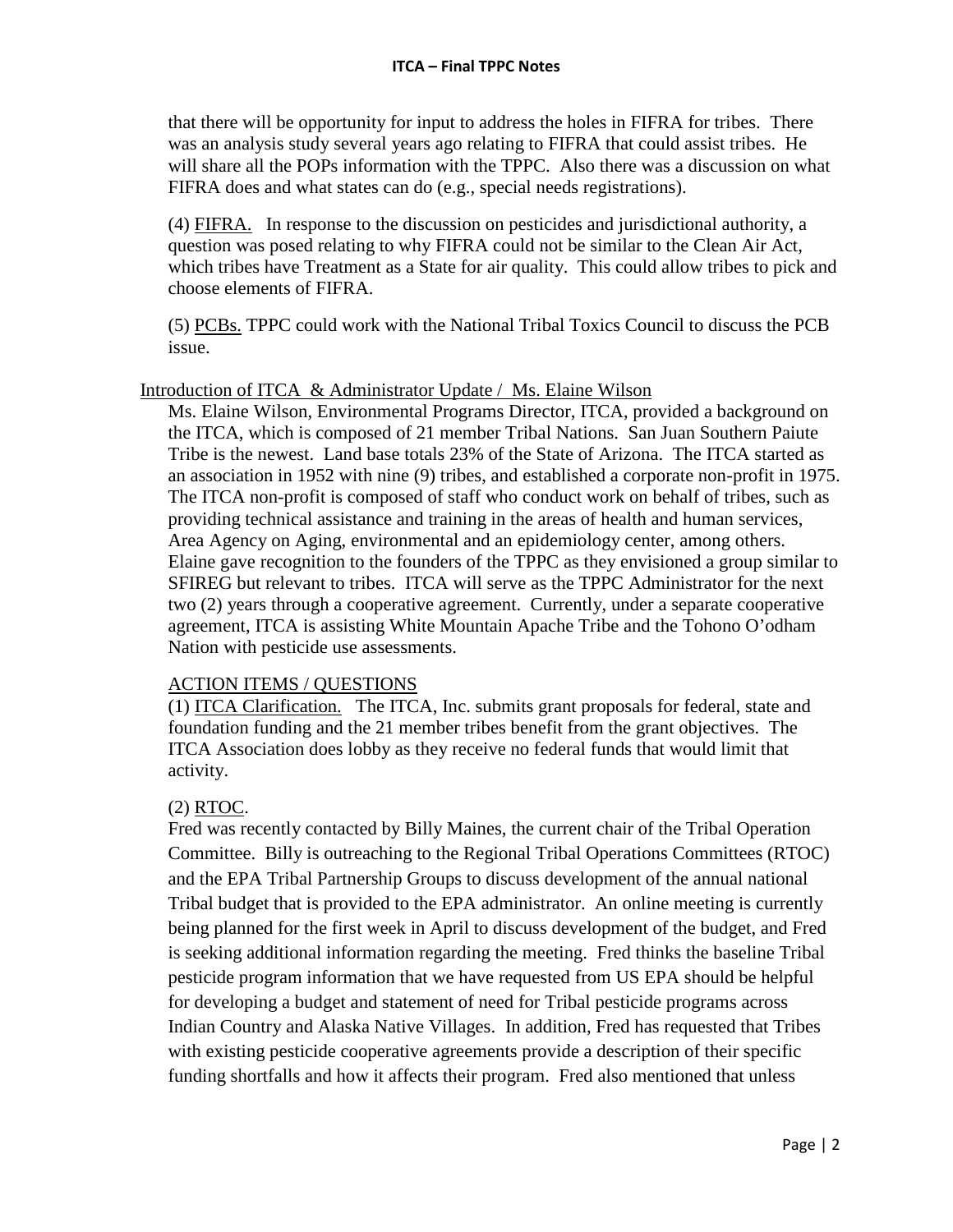specifically requested by the contributor, we will not attribute specific statements of need to individual Tribes.

(3) GAP Funding. Questions were asked about GAP funding vs. pesticides funding coming from OPP. Also mentioned is that TPPC needed to put together a "State of Pesticides" report for tribes, just like the one for 'Air'. Discussion also included that there aren't always measurable items in pesticide programs. It was noted that tribes must demonstrate a scientific need for the data.

# IV. Hot Topics Discussion with TPPC Members, *Moderated by Fred Corey The Hot Topics discussion provided TPPC members and other tribal pesticides staff with an update on OPP EPA actions while also allowing members to engage in a dialogue with Agency staff about issues of concern.*

- Ryan Callison (Cherokee Nation) Cherokee Nation is a large tribe with pressing issues in housing, education, and health care, which are larger issues. They currently receive a small grant. They have developed metrics for their use. They are in the process of developing a pesticide code and pesticide notification system. Q: How does Cherokee get the applicators to comply? A1: The Cherokee Nation makes it easy for the applicators and establish a relationship early on.
- Nina Hapner (Kashia Band of Pomo Indians of Stewart's Point Rancheria) Discussed the traditional landscape on her tribe. She also mentioned the tribe has gathered several stakeholders discussing land management via three workshops. She said the tribe is also working with the western IPM Center through UC Davis.
- Africa Dorame-Avalos (ITCA) In her scope of work, she is working with three tribes with coordination agreements - Fort Mojave, Cocopah, and Quechan. She is reaching out to White Mountain Apache Tribe, and the Tohono O'odham Nation. The focus is on outreach and education.
- Brenda Ball (Ak-Chin Indian Community)-Brenda's office is revising the Community's Pesticide Control Ordinance. She reported that there was one high level episode that occurred in the Community and was investigated by the Department. She also mentioned that using sodium hypochlorite (bleach) used to treat water and wastewater, is a registered pesticide. The manufacturer/distributor the Community was receiving its sodium hypochlorite from was not providing end users with the entire label, specifically the Directions for Use. This is considered "misbranding", a violation of FIFRA. Ak-Chin's investigation also found that if drinking water utilities and water operators are following the National Drinking Water Standards then they are violating the pesticide label (sodium hypochlorite) since the National Drinking Water Standards allow a much higher concentration of sodium hypochlorite than the federally registered pesticide product labels throughout the nation allow. This issue was referred to USEPA Region 9, who sent it on to OPP Headquarters where Office of Water is also getting involved. Brenda said she is interested in the Performance Measures and the ongoing pilot project.
- Glenna Lee (Navajo Nation)- Glenna mentioned the tribe is focused on agricultural inspections.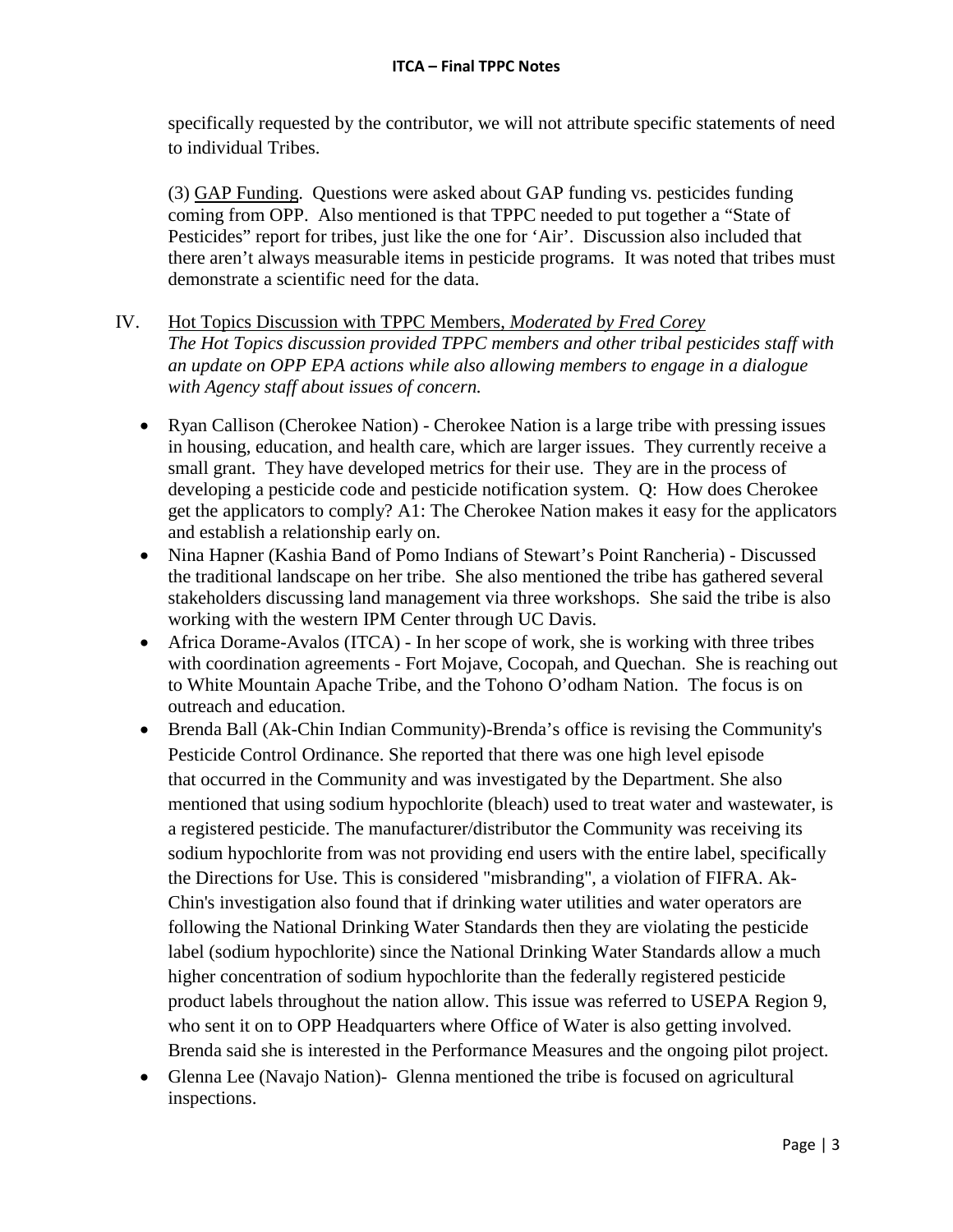- Jeremy Phillips (Salt River Pima Maricopa Indian Community)- The tribe received funding to do IPM program in schools. They also received funding for the HHW program. With that funding they collected and disposed of household pesticides. The tribe is also working with R9 on their enforcement program. Jeremy characterized his program as a one man program, but they do have an enforcement officer.
- Luke Johnson (Ft. Mojave) The tribe has more land in Arizona, and tribal headquarter is in CA. His tribe developed a Department of Emergency Response. His tribe has not developed a full environmental department. Their pesticide program person retired and he might inherit the program. Russell Ray is new and working the program. When council decides to move the program to his department, they will need an inspector.
- Jeff Biakeddy (Navajo Nation) He discussed the shift to inspect pesticide uses in agriculture. They are also focusing on schools as well. They will also focus on Peabody Mine in the Black Mesa area. Jeff mentioned they are getting calls from schools about bedbugs.
- Albert Yoyhoeoma (Hopi) Currently he only conducts outreach and education.
- Gayl Honanie (Hopi) explained the enforcement component of the program was eliminated because there were no enforcement actions done. Farmers are currently using natural/organic practices. The Hopi tribe is going to rely on EPA or ITCA for monitoring applications. She reported that they are encountering problems with ticks. Most farming is natural and dry farming. Africa Avalos said she was happy to assist Hopi's program, although she is not a credentialed inspector. Q1: Does Hopi have a tribal code? A1: Hopi is currently working on completing the tribal code.

Note. There was more discussion on requirements for funding numbers vs the general practice of Integrated Pest Management. This became a parking lot issue.

- George Ramirez (CRIT) mentioned the farms want to work with the CRIT EPO office. They grow mostly alfalfa, garlic, and squash. The farms will be starting to spray soon. Farmers are purchasing ground rigs. They receive 1080s so they know what chemicals are used. George's office will be busy with inspections. CRIT goes through Indian Health Services for health brochures.
- Henry Ghiotto (Ft. Yuma Quechan) mentioned they were the lettuce capital of the nation. The department needs something that can help manage the contract labor. They farmers grow parsley, cilantro, cabbage and lettuce. Communication seems to always be an issue. Henry characterized his work as a one man team who works mostly out of his truck.
- Gary Burns (Shoal Water Bay Tribe) is the Environmental Programs Director for Shoal Water Tribe. One of the only tribes in the bay who sprays to kill noxious plants. Gary mentioned they have an environmental testing laboratory (owned by the tribe), which reports to Washington Department of Ecology. Oyster growers are trying to kill a certain species of shrimp.
- Hector Salas (Cocopah Tribe) said his work is 50% inspector, 50% administrative. There are invasive plant species on the Colorado River. At first they tried cutting down trees and roots, then spaying with herbicide. The plants would grow back and so they are now working on root distraction. Hector said they were having issues with spray drift. Residents feel they should be able to walk outside of their house without the fear of being sprayed. There are applications across the street not on the reservation, which presents issues. Dan Helfgott asked if he could coordinate with the state. George Ramirez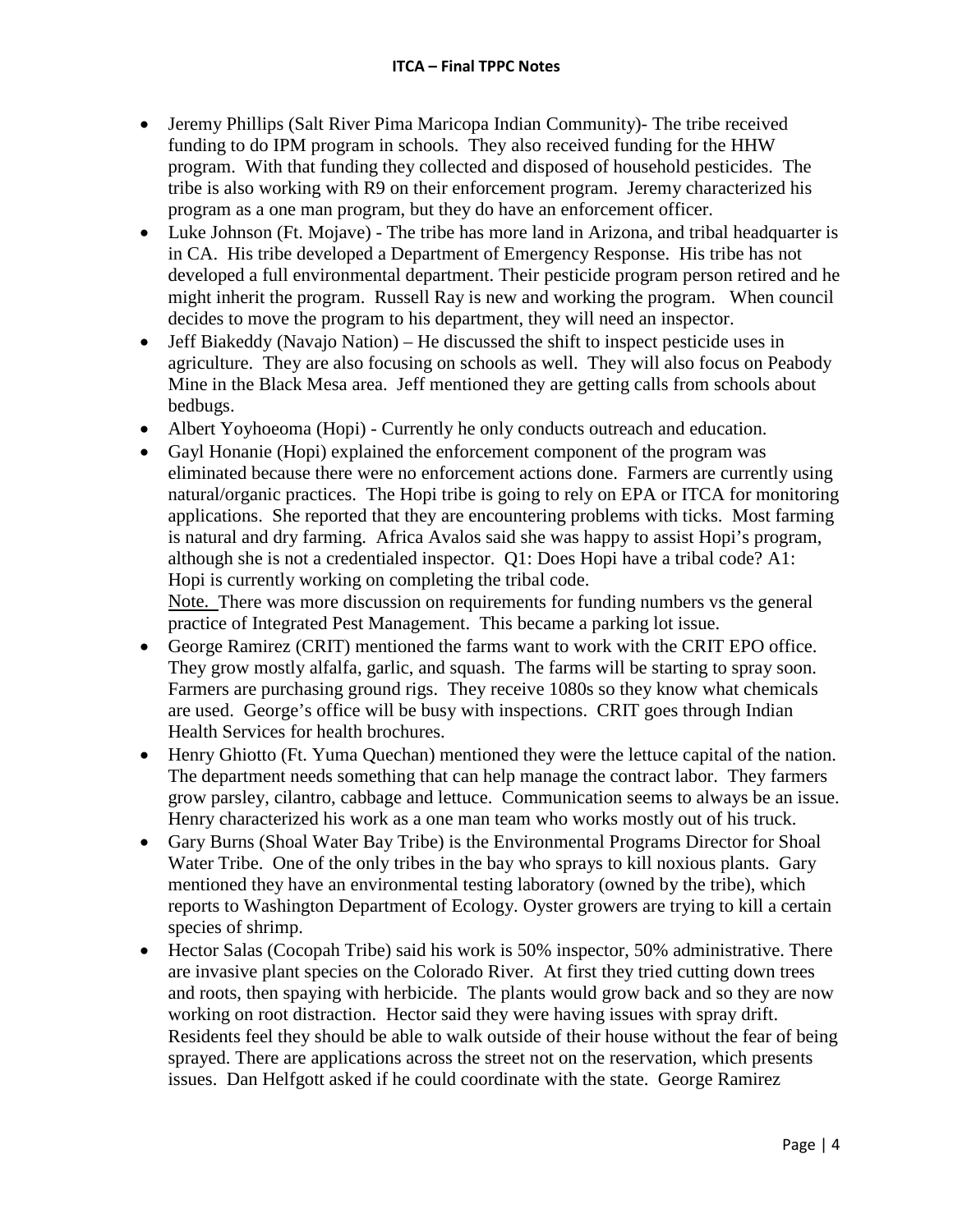(CRIT) said farmers cannot spray within a quarter of a mile of a school and they prefer they spray on weekends only.

- Hector Salas also mentioned he is working on outreach to offer solutions for home use. If the residents use citrus infused vinegar it is a good alternative to chemicals for cleaning.
- Jayme Mestes (Chevenne River Sioux Tribe) said he was a circuit rider for nine (9) tribes. These tribes are in North Dakota and South Dakota. He is working on materials for the tribes. He believes the world needs pesticides. The tribes he serves have issues with water. Many studies have been done and the study shows 75% of wells with pesticides in it. Missouri River stretches through several states and has chemicals in it. Tribes need to get more stringent than the state and the EPA. Tribes are asking for more protection on their water.
- Delbert Longbrake (Cheyenne River Sioux Tribe) discussed his issues with wind drift. He has worked with the South Dakota Department of Transportation who sprays herbicides. There are also issues with spray drift on trees on private land. He is also monitoring 12,000 acres of farm land.
- Jody LaFiniere (White Earth Band of Ojibwe) discussed outreach. His biggest concern last year was to get credentials. His tribe is checker boarded which always presents issues. Everyone who lives within the boundaries of White Earth Indian Reservation is susceptible to The White Earth Environmental Code, which has a sub-part that is the White Earth Farm and Chemical Code. Our reservation is 36 square miles but the tribe only controls 11% tribal land. With my Federal credentials I will be able to regulate the entire reservation. Like most states I am hoping to handle all the use and mis-use complaints in tribal court. But it is going to be a challenge getting non-members in tribal court.
- Jim Mossett (Mandan, Hidatsa, and Arikara Nations) said because they are in North Dakota they have a short growing season. They lead the nation in honey production. Because of the short season, there is a need for a lot of pesticides in a short amount of time. There is one million acres of land (roughly) in his area. Drift is the biggest complaint. The tribe has a good working relationship with the state. Now the state sometimes calls Jim if there are complaints where people think pesticide application is coming from the reservation. People are careful using pesticides if Jim is around.
- Eric Gjevre (Coeur d'Alene Tribe) started by recapturing the thought that the TPPC has not met for over a year. Prior to 2001 there were no funds available. He has four inspections that could produce fines as of right now. Right now, he is dealing with container containments and another one right now that could result in a \$30,000 fine. There is a need for more funds.
- Willie Keenan (Confederated Salish and Kootenai Tribes) According to the EPA's Office of Chemical Safety and Pollution Prevention's (OCSPP's) FY 2011 – 2015 tribal strategic plan , several of the strategic goals were to 1) protecting America's waters and 2) ensure the safety of chemical and preventing pollution. The FY 2011 – 2015 EPA Strategic Plan states one of EPA's highest priorities is working hand-in-hand with states and tribes to develop nutrient limits and intensify or EPA's work to restore and protect the quality of the nation's streams, rivers, lakes, bays, oceans, and aquifers.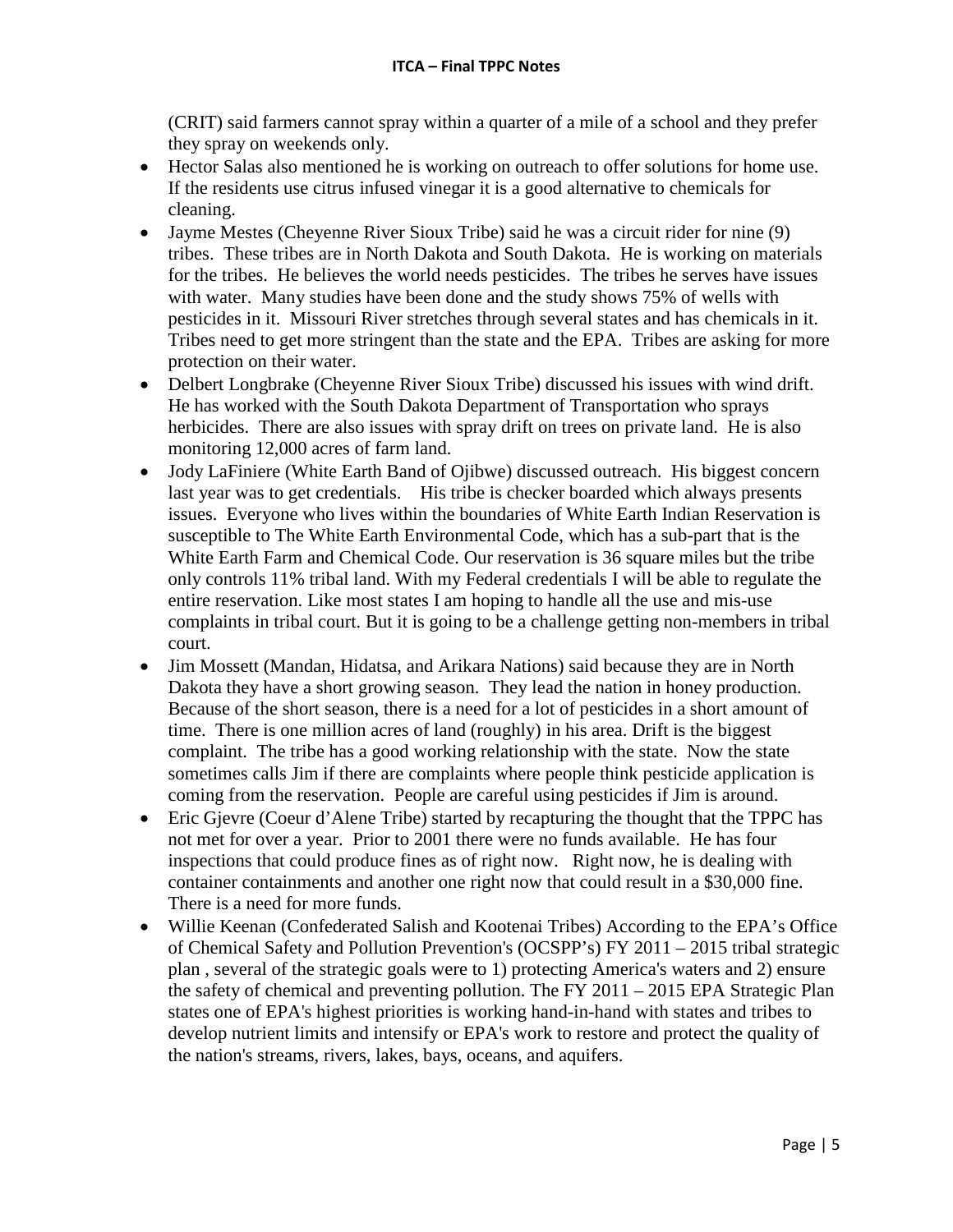In 2008, CS KT and the US Geological Survey partnered in an EPA Grant on surface water sampling for pesticide presence and magnitude on the Flathead Indian Reservation in Montana. Pesticides were detected in 11 of the 18 streams sampled and the pesticide program has we sampled the 11 sites annually. However, funding has decreased and the EPA laboratory can only analyze 5 sites. In 2008 we had reporting limits on 2,4-D, atrazine, diazinon, Dicamba, Glyphosphate, MCPA,Metolachlor, Prometon and Triclopyr, 2012 10 pesticide compounds and for emerging contaminants were detected in the June sampling event. The herbicide to2, 4-D was most commonly detected compound. Pharmaceutical and personal care products (PPCP's) and the term emerging contaminants are used interchangeably and samples were collected in 2011, 2012 and 2013. Emerging contaminants include household and industrial compound used in pharmaceuticals, food additives, soaps and detergents, fire retardants, plasticizers, perfumes, and other commonly used products. These are termed emerging contaminants because the presence of surface and groundwater this has come to light with improved analytical detection methods that are capable of measuring range of compounds at very low detection levels. Detections of emerging contaminants in the June 6, 2012 sampling event were:

Tri(2-butoxyethyl) Phosphate-a flame retardant used the floor polishes and plastic product formulations.

Caffeine -stimulant found in some over-the-counter pain relievers, cold medications, and diet pills.

Tributyl Phosphate-a flame retardant used in plasticizers compound such as floor polishes and resins.

Warfarin-anticoagulant, medication used in controlling heart disease.

Glyburide-Type II Diabetes Medication an oral blood glucose lowering drug of the Sulfonylurea class.

At the beginning of FY 14, CS KT Pesticide Program partnered with the University of Montana Wildlife Biology Program/Environmental Biogeochemistry

laboratory/Geosciences Department to collect blood, feathers of osprey chicks to determine levels of environmental contaminants. The purpose is to pair the Osprey nest was sample sites that are being monitored under the FIFRA surface water sampling sites. The contaminants be analyzed for cadmium, copper, lead, and zinc. These contaminants originated from historic mining and smelting activities in the headwaters near Butte and Anaconda, Montana and been transported primarily in fine sediments of the river, several hundred kilometers downstream. If possible, the University of Montana will also analyze for pesticides in the collected blood, and feathers of osprey chicks.

The FY 2011 – 2015 EPA Strategic Plan also makes head lice and bedbugs a priority. The CS KT provided assistance to the public in managing head lice and bed bug infestations with no funding.

CSKT pesticide program has submitted two grants to the US EPA Environmental Justice and both grants were lost by the Environmental Justice Agency. They then partnered with Dr. Susan Ratcliffe of University of Illinois/Northern IPM center and she was able to find funding from USDA to purchase head lice shampoo, combs, and other supplies needed for low income families. The head lice supplies were disseminated on the Flathead, Blackfeet, Northern Cheyenne and Crow Reservations.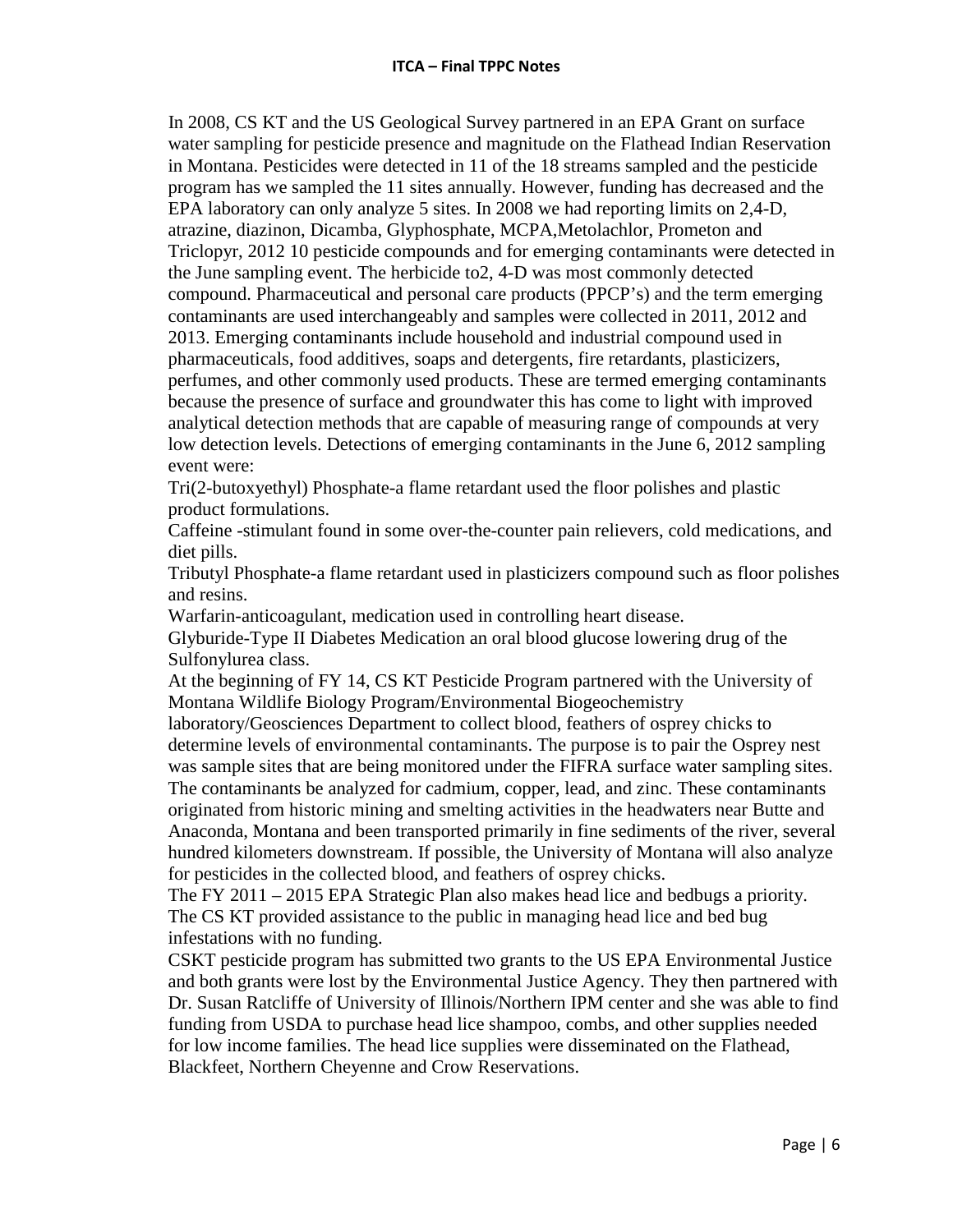Dr. Susan Ratcliffe has been a tremendous help to the tribe with low cost outreach materials to prevent and/or identify bedbugs.

- Ralph Morris (Gila River Indian Community) announced his tribe is almost done with the ordinance which will help with regulation.
- Brenda Ball (Ak-Chin Indian Community) Mentioned there is not a high need for pesticide issues, but have surface drinking water facility where they test for pesticides. They have a good working relationship with the Department of Transportation where they may spray for herbicide.
- KC Randall (San Carlos) talked about the GAP program with air and water.
- Brandon Ambrose (Yakima Tribe) discussed the new C&T plan and its applicability to the Yakima Tribe.
- Action Items/Questions

(1) Developing methods of outreach to discuss and minimize drift.

- V. EPA Update and Discussion OECA / *Presented by Carol Galloway*
	- Dan Helfgott delivered his presentation and the work they are doing with tribes. He talked specifically about the work they are doing with grants and gave good suggestions where tribes can pull resources from states and other entities.
	- Carol Galloway talked about the online inspector training.
	- Carol Galloway gave her presentation on the work the Office of Enforcement and Compliance (OECA) is doing with tribes.

## VI. TPPC Elections for 2014-2015 / *Coordinated by Brian Davidson*

Elections were held. All positions were filled except for Region 2 and 4. The new elected positions are: Fred Corey- TPPC Chair; Nina Hapner - TPPC Vice Chair

- R1- Fred Corey, Aroostook Band of Micmacs
- R2- Vacant
- R3- No tribe
- R4- Vacant
- R5- Hilery Spray, Winnebago Tribe
- R6- Ryan Callison, Cherokee Nation
- R7- Jody LaFiniere, White Earth Tribe
- R8- Jim Mossett, Mandan, Hidatsa, and Arikara Nations
- R9-Glenna Lee, Navajo Nation
- R10- Eric Gjevre, Coeur d'Alene Tribe

At Large- Brandon Ambrose, Africa Avalos, Neil Abbott, Henry Ghiotto, Ralph Morris, and Willie Keenan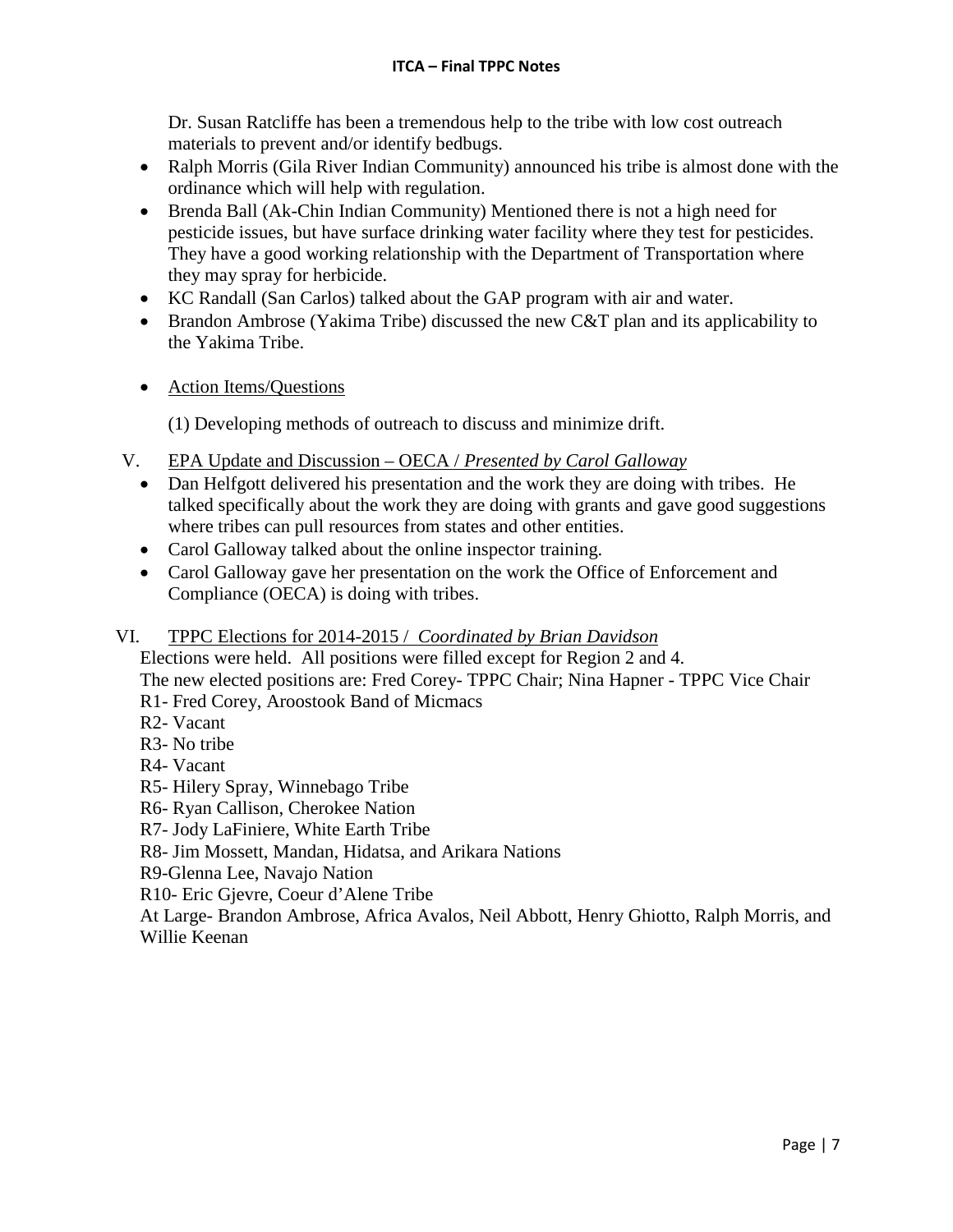## **Thursday, January 23, 2014, Day 2**

#### I. Opening Comments, Announcements

- Fred Corey welcomed everyone to Day 2 and asked everyone to sign in. Fred announced the elections of the TPPC Executive Council. He noted that the TPPC did not get to the Tribal Caucus the day before, so maybe we can fill in the time during the "Moving the TPPC Forward" section. The discussion was to be the issue of Pesticide Inspector Training requirements. He said the goal was to talk about what is required, what is proposed, and what the tribes need to know.
- Carol Galloway delivered her presentation via PowerPoint. She talked about her online course for new FIFRA inspectors. She discussed the mandatory on the job training. She also talked about the proposed changes to inspector training requirements. She had a slide on the process of tribal consultation. A slide was presented on the proposed changes to inspector training requirements. She presented a slide for available inspector training. There is a nomination process to attend the PIRT and PREP trainings.

#### Action Items/Questions

(Q1)- Henry Ghiotto asked if you don't have a cooperative agreement, can you still attend?

A- You can still attend the PREP, but priority of the PIRT training goes to those who have the cooperative agreement.

(2)Jim Mossett, Glenna Lee, Nina Hapner, and Jayme Mestes discussed their concerns about the training being tailored for just management.

(3)There was further discussion and concerns on the location of many of the training because tribes are in rural areas. Fred Corey suggested the Executive Committee put some thoughts together and come up with some suggestions for improvement.

II. ITCA Executive Director John Lewis joined the meeting and addressed the TPPC. Mr. Lewis thanked the TPPC for coming to Arizona and recognized the importance of the dialogue.

## III. Pollinator Protection presentation delivered by Carol Galloway, US EPA

## Action Items/Questions

(1) Ryan Callison asked if there were areas where people are trying to target bees for larger bee kills. A- Carol said the EPA is encouraging people to report bee kills. Dan Helfgott said there is a web site where you can report them to the EPA and they have one full time employee who receives reports.

(2) Fred Corey suggested a bee inspection webinar would be beneficial to many people.